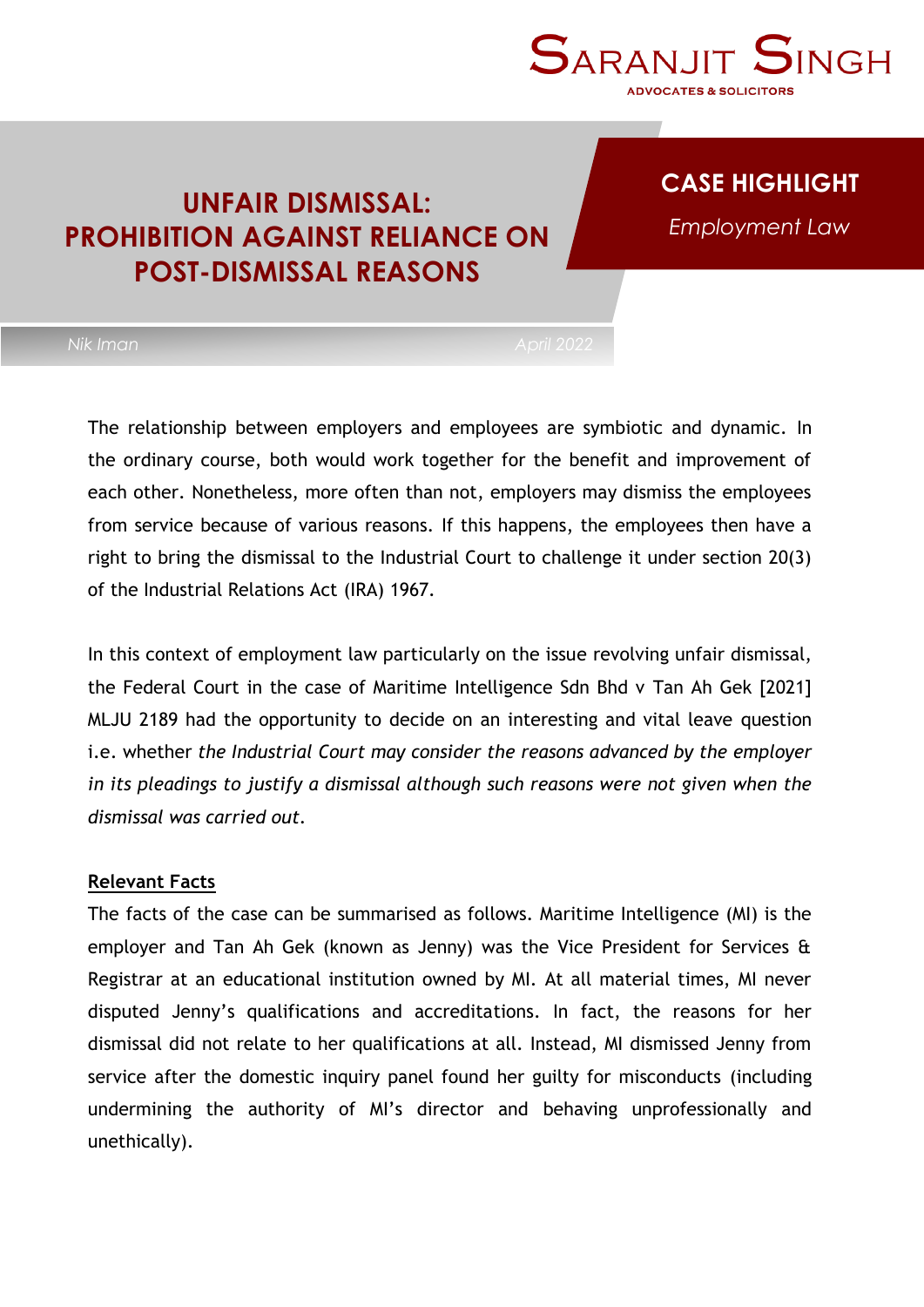# **CASE HIGHLIGHT** *Employment Law*

Jenny then brought the matter to the Industrial Court under section 20(3) of the IRA 1967 to challenge the dismissal whereby the court held that MI did not dismiss Jenny with just cause. One of the reasons is because in MI's pleadings, one of the grounds relied on by MI (which was raised for the first time) is that Jenny's qualification was not accredited, making her unqualified to hold her position as Vice President.

The apex court answered the leave question in the negative. The Industrial Court ought not to consider the grounds advanced by the employer in its pleadings, which did not form the basis of the dismissal in the first place.

In arriving at this decision, the Federal Court also discussed several important tenets of industrial jurisprudence. Firstly, it affirmed that the right of an employee to livelihood is a fundamental right prescribed under Article 5(1) of the Federal Constitution. Therefore, pursuant to section 20 and supported by Raja Azlan Shah CJ's remarks in Goon Kwee Phoy v J & P Coats (M) Sdn Bhd [1981] 2 MLJ 12, although an employer may terminate its employee's services (provided the employer carries out the termination in accordance with the contractual terms), the employee may still challenge the dismissal before the Industrial Court if he believes that the dismissal is without just cause.

When the challenge is made, the Industrial Court's main duty and function is to ensure that the dismissal must be premised on matters forming the basis of the dismissal (what caused the employer to dismiss the employee from service). Thus, any *post-dismissal* reason put forth by the employer in the Industrial Court proceeding which is not the reason for the dismissal, would not be justifiable. Much reliance was placed in the case of Goon Kwee Phoy above where the Federal Court declared that the Industrial Court is not entitled to rely on reasons given by the employer subsequent to the dismissal.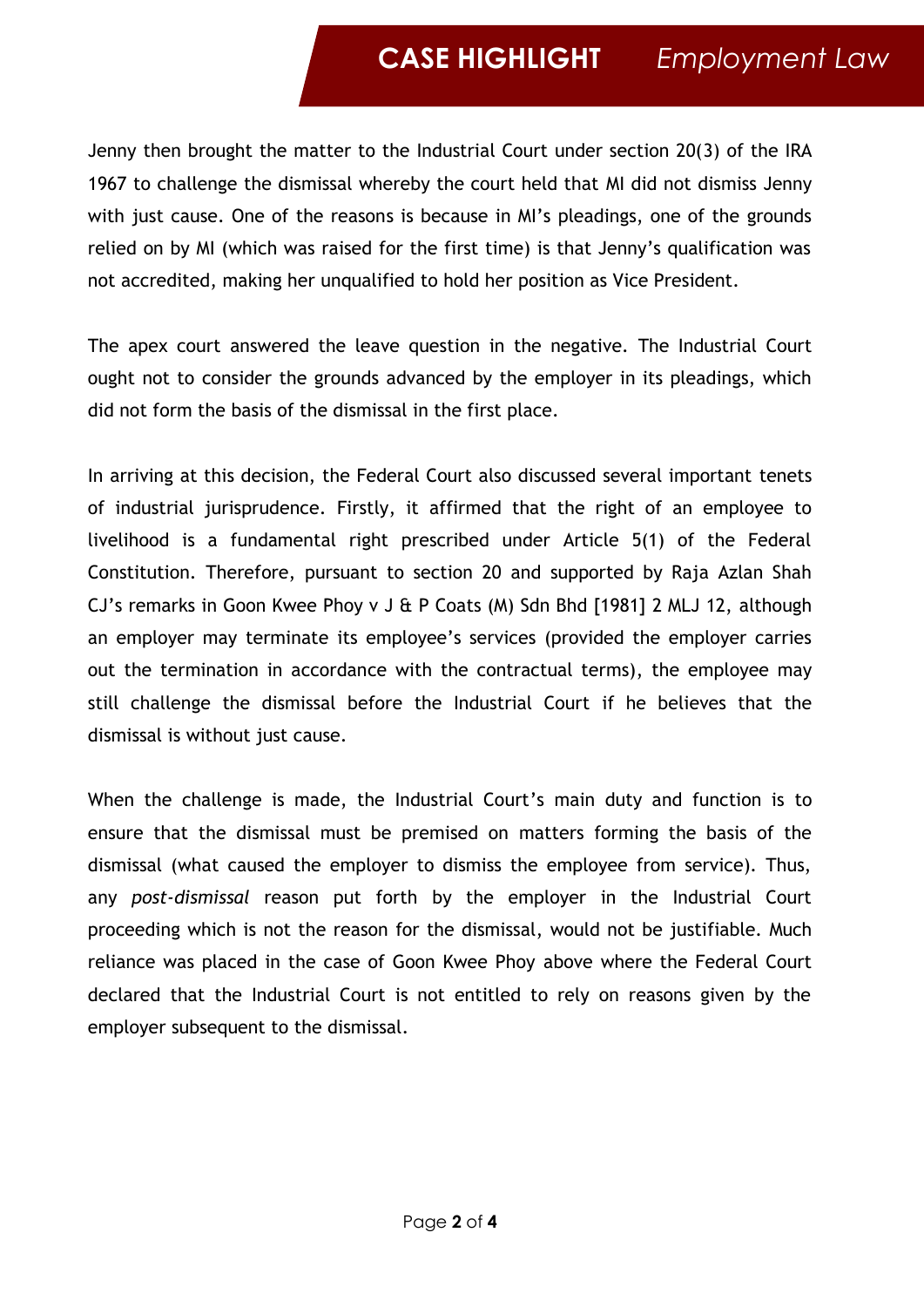## **CASE HIGHLIGHT** *Employment Law*

What if an employer does not provide any reasons for the dismissal in the first place? In such a case, it has been held that it remains incumbent on the Industrial Court to inquire whether the dismissal was made with or without just cause as it is its statutory duty to inquire into a dismissal.

Apart from this, the Federal Court was critical of the decisions made by the Industrial Court in Time Magazine Sdn Bhd v Ganesan R S Ramasamy [1994] 1 ILR 44, Sugunasegari P S Suppiah v SAP Malaysia Sdn Bhd [2011] 2 ILR 629 and Raja Nazim Raja Nazuddin v Padu Corporation [2019] 2 ILR 388 which were relied on the employer as these cases wrongly construed the ratio in Goon Kwee Phoy which could undermine the purpose of the IRA 1967, designed to protect employees. It would provide employers with a back door to add and enhance its grounds or basis for the dismissal during the court proceeding which were not the reasons for the employee's dismissal initially. This would be repugnant to the fundamental basis of industrial jurisprudence and it was rightly held to be bad law.

The Federal Court, through Nallini Pathmanathan FCJ, also addressed the issue of an absence of a domestic inquiry. Based on the decisions of Dreamland Corp (M) Sdn Bhd v Choong Chin Sooi & Industrial Court of Malaysia [1988] 1 CLJ 1 and Wong Yuen Hock v Syarikat Hong Leong Bank Assurance Sdn Bhd & Anor Appeal [1995] 2 MLJ 753, she remarked that the position under the law is that a failure to convene a domestic inquiry is not fatal to the employer's case because they could still justify the dismissal during the hearing. However, that does not mean the employer is at liberty to put forward reasons not provided at the time of dismissal.

Based on these principles, the question that would arise is whether the Industrial Court is absolutely prohibited from considering post-dismissal facts during the trial? The Federal Court answered this in the negative. It was of the view that in certain circumstances, it would be permissible such as where the employer discovered after the dismissal that the employee had also committed a criminal offence such as theft or breach of trust. In such case, the Industrial Court may take cognizance of the facts and consider them in deciding the appropriate reliefs to be given to ensure justice is balanced on both sides. As a result, an employee claiming for compensation in lieu of